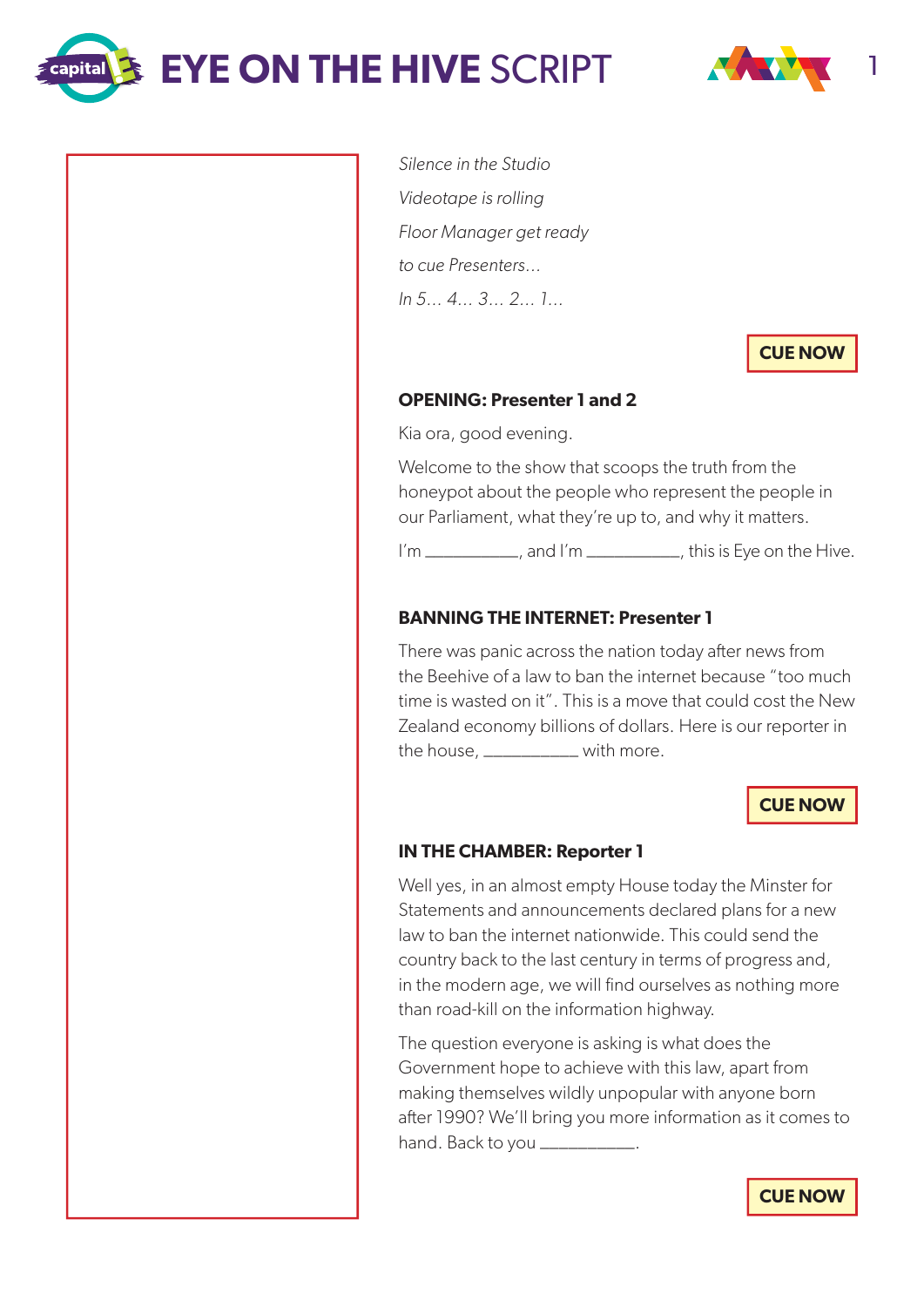



## **JOINING LINK: Presenter 1**

Yes, it all seems unusual.

Let's have a look at the speech the Minister made in the House earlier today.

**CUE NOW**

# **SPEECH IN THE HOUSE: Cabinet Minister**

Mister Speaker, this bill to ban the internet will have many benefits. Without the distraction of the internet, people would play more sports, talk to each other, exercise more and become generally more smart. The internet is turning our minds to slush, and we are becoming a country of square-eyed sofa potatoes obsessed with funny videos of cats and people falling over. Banning the internet will have lasting benefits not only for our children, but for our children's children's children.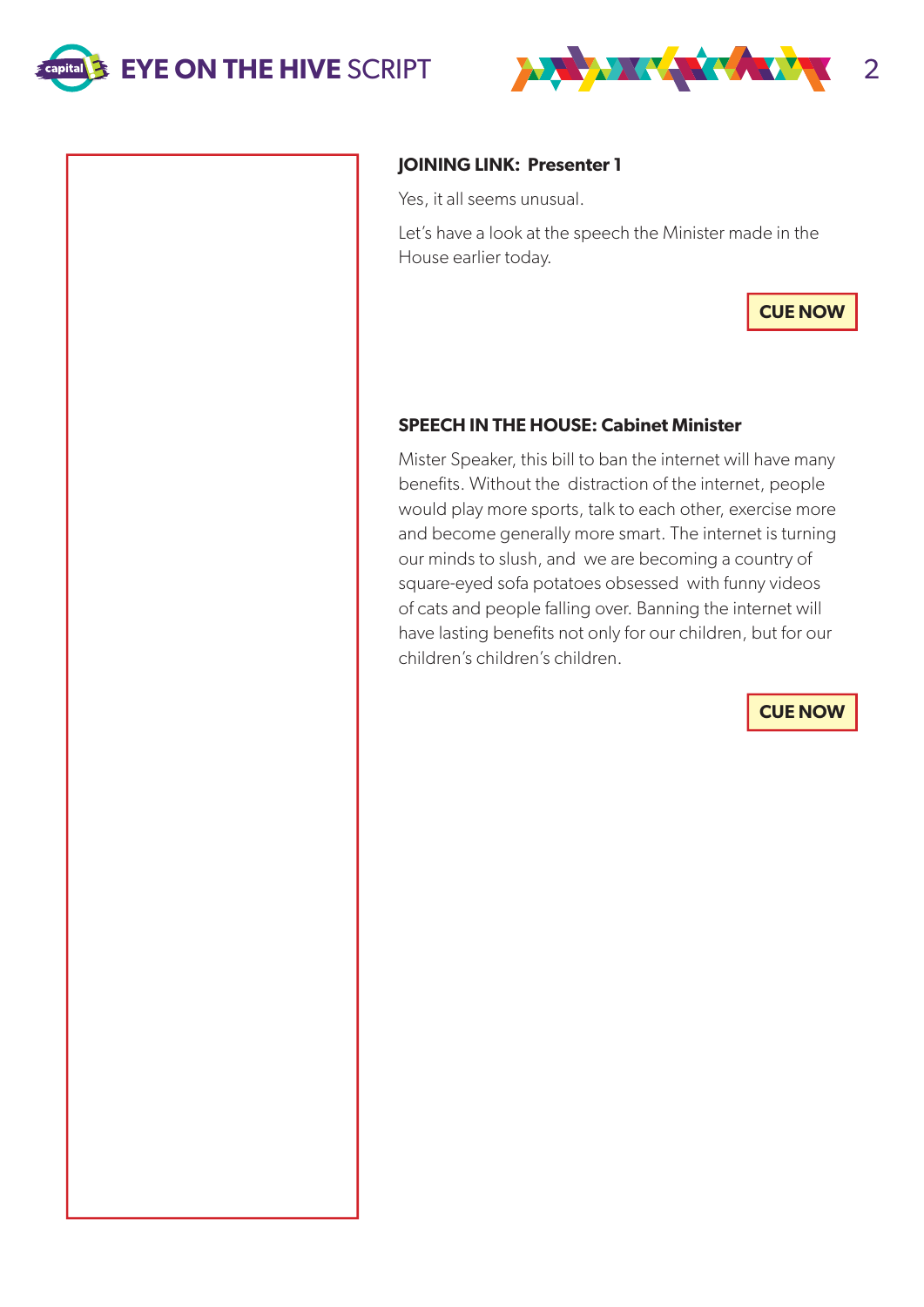

#### **JOINING LINK: Presenter 2**

Okay. This is a bold move by the Government and this could well be the issue that is likely to divide the country at election time.

Our reporter \_\_\_\_\_\_\_\_\_\_ caught up with the spokesperson for the Opposition to get their take on the issue.

# **CUE NOW**

### **SPOKESPERSON FOR OPPOSITION**

REPORTER: As Spokesperson for the Opposition, what do you make of the Minister's proposed policy?

SPOKESPERSON: Well frankly, I think it's absurd. Banning things outright will only lead to disaster! It will open up the door for an underground internet, or under-net, with back-alley internet service providers popping up all over the place like wild meerkats. I think the Minister is out of touch with today's world, and the Government should go back to counting on their fingers and drawing policy on cave walls. Good day.

### **JOINING LINK: Reporter**

Thanks for your time.

Well, there's the sound-bite for you. Back to you in the studio.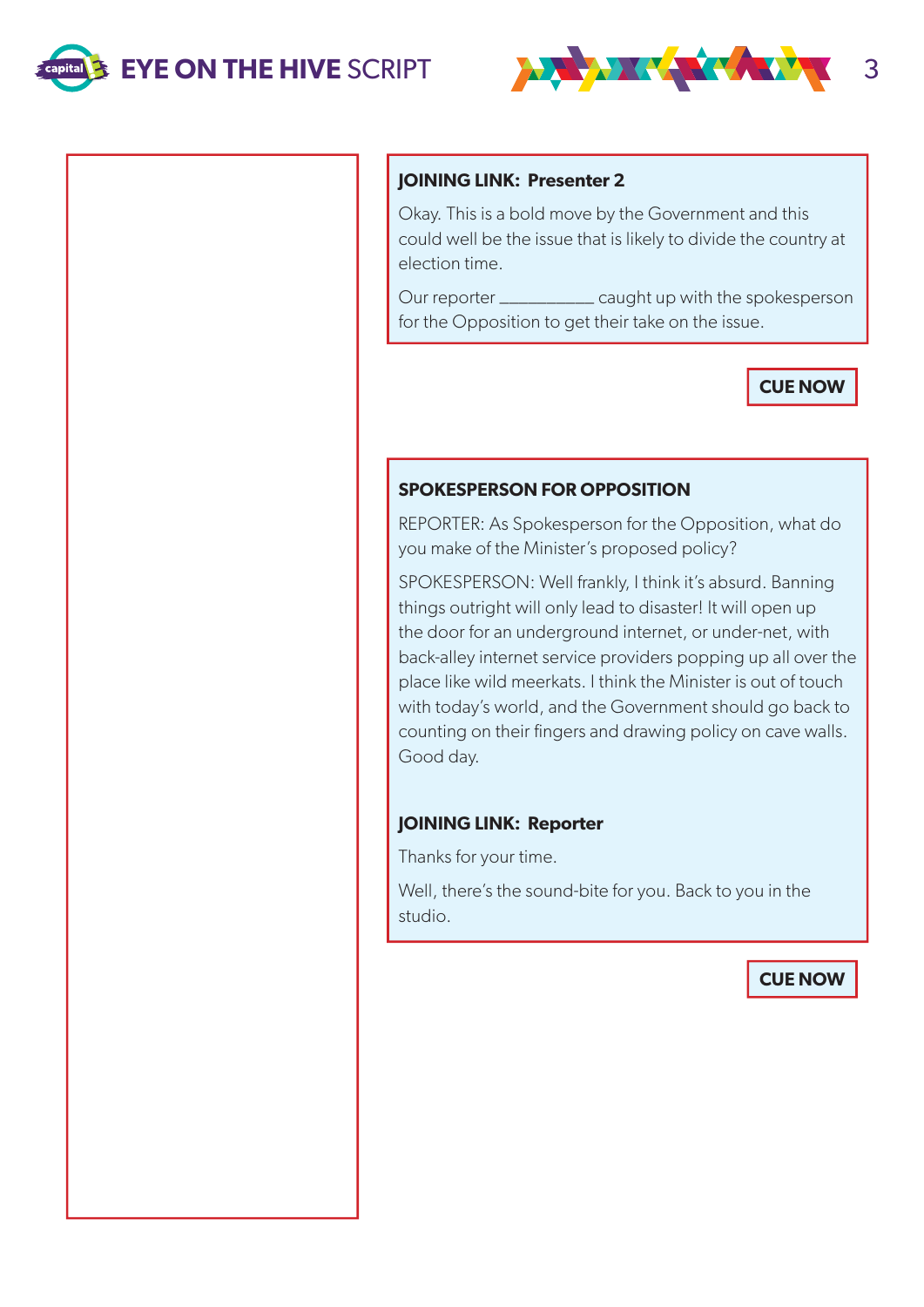**EYE ON THE HIVE SCRIPT 4 AND A REAL PROPERTY AND THE HIVE SCRIPT** 



## **Link To Press Conference: Presenter 2**

And we understand the Minister for Statements and Announcements has just gone on an emergency holiday and is unavailable to the media. And what does the Prime Minister have to say about it all?

Our reporter \_\_\_\_\_\_\_\_\_\_ was at the PM's Press conference about this earlier today.

**CUE NOW**

# **THE PM'S PRESS CONFERENCE: Reporter**

PM: Hello everyone thanks for coming. I want to address the speculation swirling around the Ban the Internet Bill. At this point no decision has been made either way. However it's safe to say that going forward we definitely will not be looking backward, as has been suggested.

REPORTER: Any word on the Minister for Statements and Announcements who has now gone on holiday?

PM: Listen, this is just a hard-working Minister who's gone away on a long overdue holiday with his/her family—I wouldn't read too much into it.

REPORTER: When can we expect this legislation to be put before the House?

PM: It'll be put before the House after we've considered the issue before us. We're looking at finding a middle ground which I don't think is over the top, under the circumstances.

REPORTER: ?

PM: No more questions. Thanks for coming!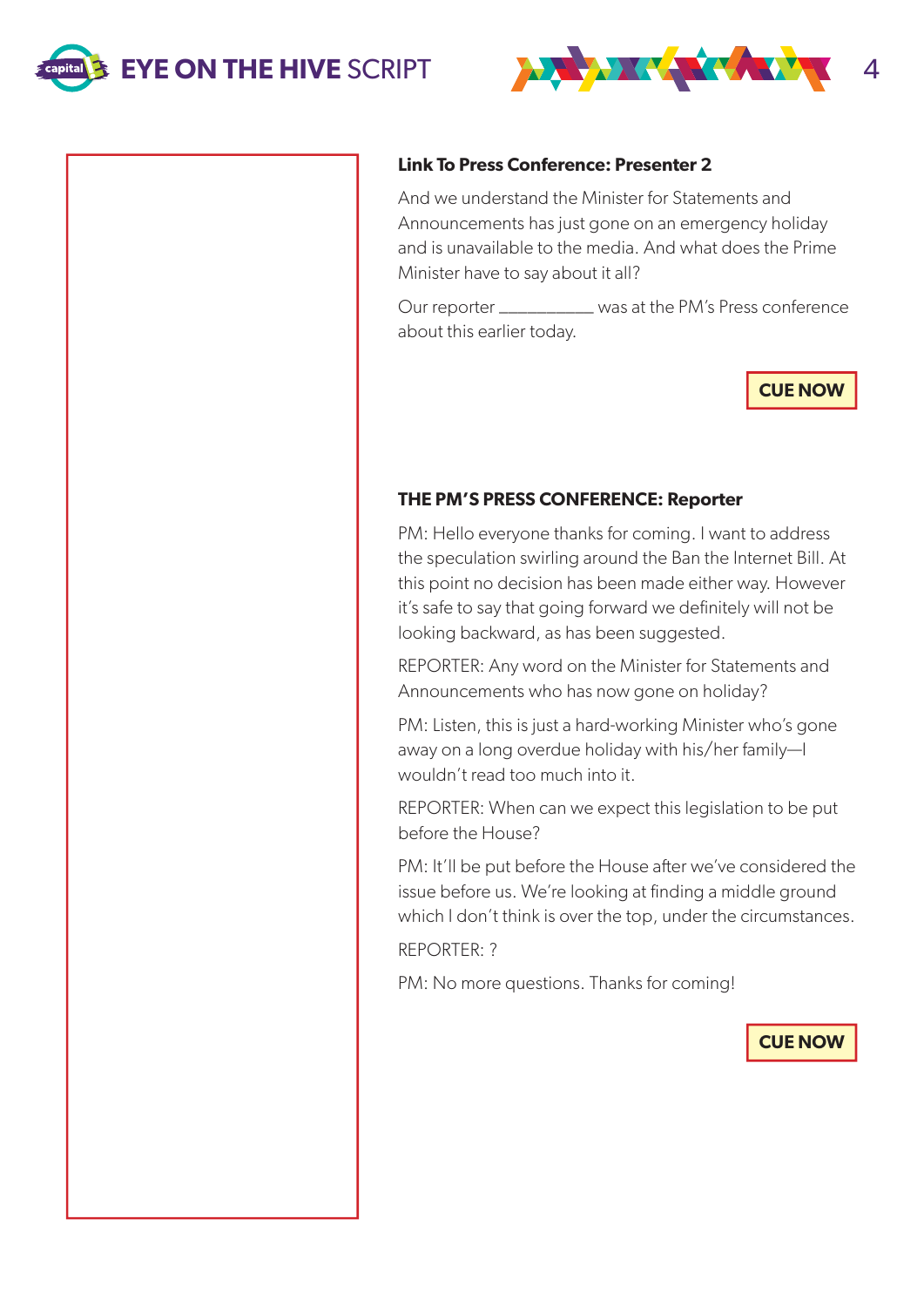



### **VOTING AGE: Presenter 1**

Here at Eye on The Hive, we always have our ear to the ground. Lately we've heard rumblings of the Government digging up that old political hot potato of changing the voting age.

Some are saying that lowering the voting age from 18 to 12 could gain around half a million new voters — not exactly small fry.

We are yet to get any firm word from the Government on this— so far it's just a mash of half-baked answers with a filling of confusion. However, come election time this debate is likely to boil over.

So now, packing down on the tight side of the media scrum, here is our reporter \_\_\_\_\_\_\_\_\_\_ with more on this.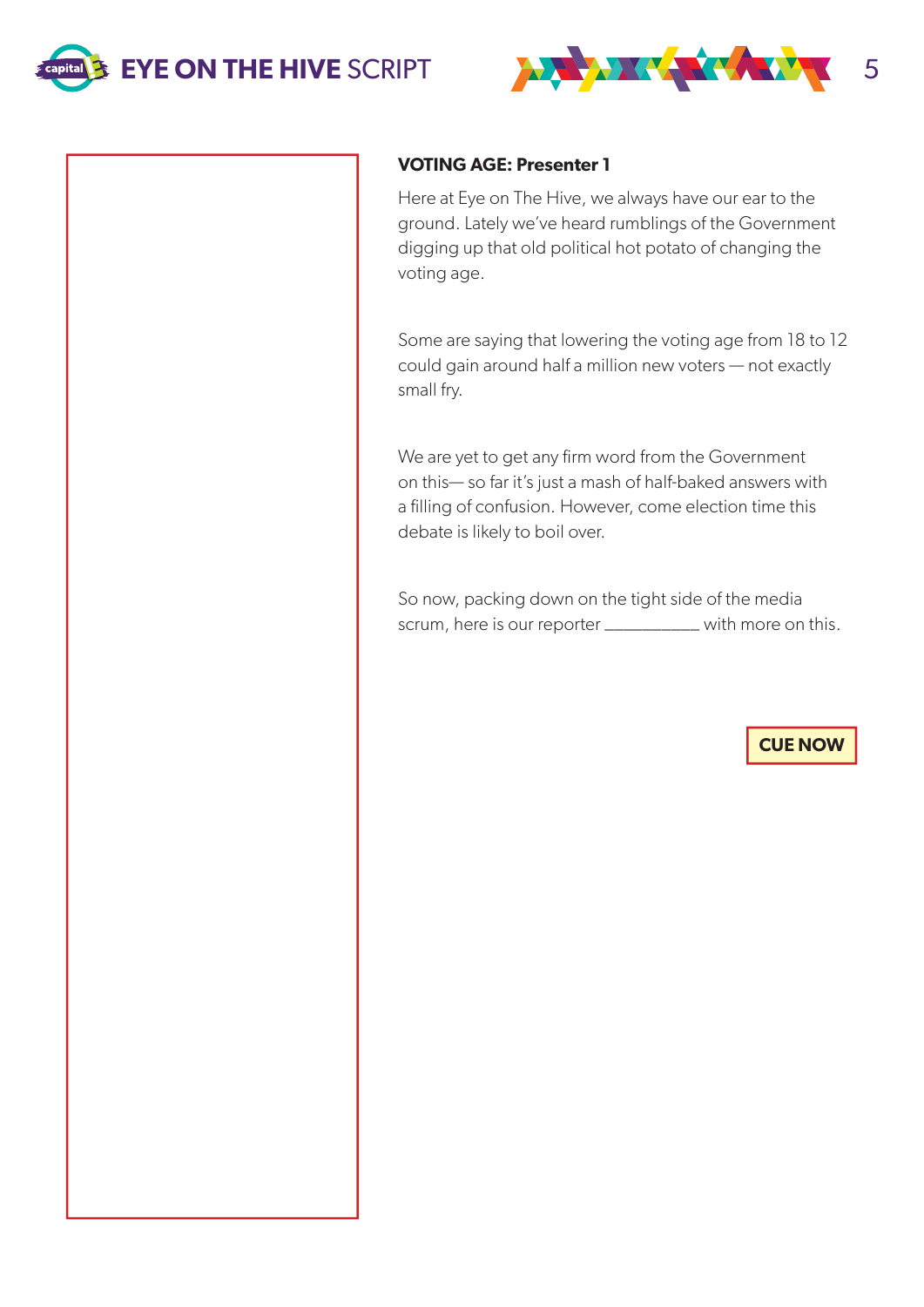



#### **THE MEDIA SCRUM: Reporter**

REPORTER (piece to camera): Yes, I am warming up for the Media scrum. It's just about to happen here as we await the Honourable Minister of Various Things who is calling for a review of the age-old debate of voting age.

(Here comes the Minister…)

REPORTER: Minister, is it true there has been discussion once again about changing the voting age? Will there be an announcement soon?

MINISTER: An announcement is always a possibility.

REPORTER: Could the voting age could be changed from 18 to 12 to capture the youth vote?

MINISTER: Well when I was 12 all I wanted to do was climb trees and look at comics.

REPORTER: But Minister the question is will the voting age be likely to change in your opinion?

MINISTER: As you know anything can change. I even changed my shoes this morning because I knew it was the right thing to do since I was going to do a lot of walking. Now excuse me please. (Minister exits)

REPORTER (piece to camera): Ok, the Minister is not giving anything away at this stage, but we'll let you know what we know when we know it. Back to you \_\_\_\_\_\_\_\_\_\_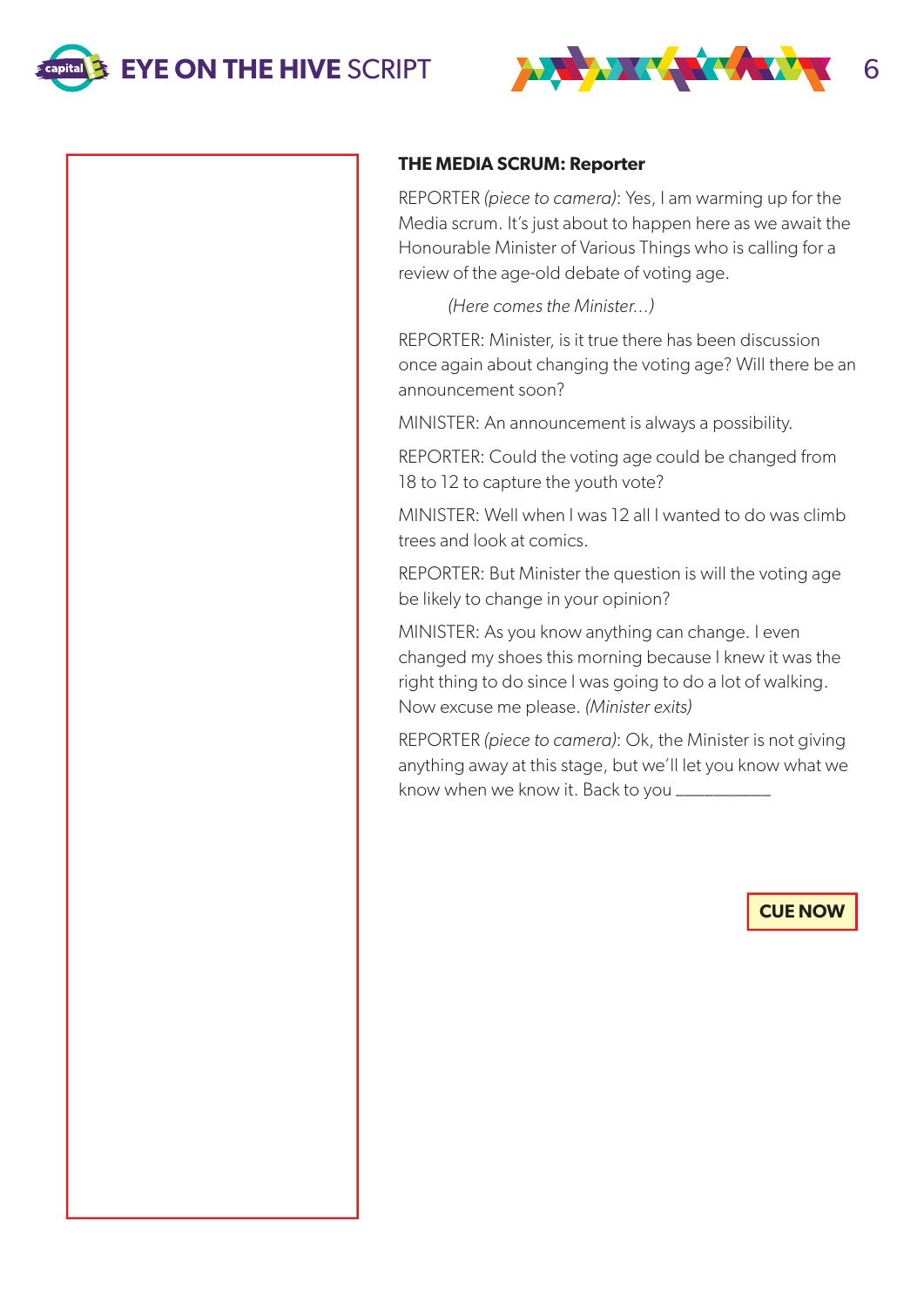

# **BY-ELECTION SPECIAL: Presenter 2**

Now it's time for the Eye on The Hive By-Election Live Special. Tonight we are looking at a By-Election for the seat of (insert your school area here), which has been left empty for the last 3 months after the previous sitting MP, Peter Benham, who was volunteering as a magician's lovely assistant at a local mall when he disappeared.

This has left a big hole in the electorate and could create problems for the Government which already has a thin majority.

There are two/three candidates for the seat:

\_\_\_\_\_\_\_\_\_\_ of the Square Party, a politician who likes \_\_\_\_\_\_\_\_\_\_\_\_\_\_

\_\_\_\_\_\_\_\_\_\_ of the Pear Party, a politician who thinks that \_\_\_\_\_\_\_\_\_; and,

\_\_\_\_\_\_\_\_\_\_ of the Beer Party, a politician who is a \_\_\_\_\_\_\_\_\_\_\_.

Leading the debate is our reporter \_\_\_\_\_\_\_\_\_\_.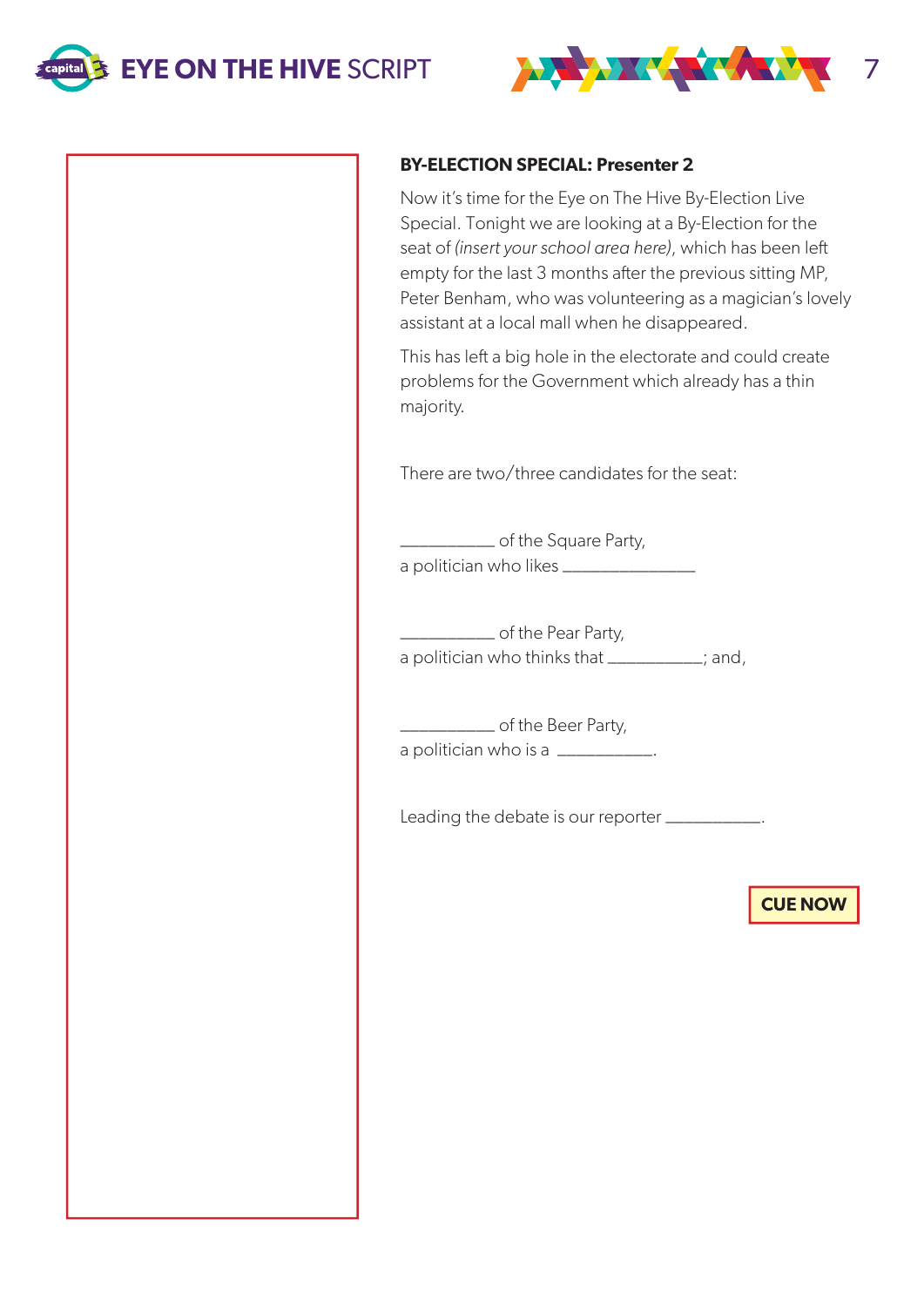



### **LET'S MEET THE CANDIDATES!: By-Election Debate Host**

DEBATE HOST: Good evening everybody, and welcome to the Meet-the-candidates debate! So now, let's hear from the candidates!

CANDIDATE #1, let me turn to you first—what are you going to bring the people of \_\_\_\_\_\_\_? Why should they vote for you?

And CANDIDATE #2, how do you respond to that? Why should the people of \_\_\_\_\_\_\_ elect you to Parliament?

What do you see as they big issue both for the country and also for the electorate CANDIDATE #3?

(Let the candidates debate..!)

DEBATE HOST: Well thank-you very much for coming along, and good luck to you all. Back to you \_\_\_\_\_\_\_\_\_\_.

# **CUE NOW**

### **JOINING LINK: Presenters 1 and 2**

Now, it's over to \_\_\_\_\_\_\_\_\_\_ with a quick look at the Political Forecast based on the Eye of The Hive Political Poll.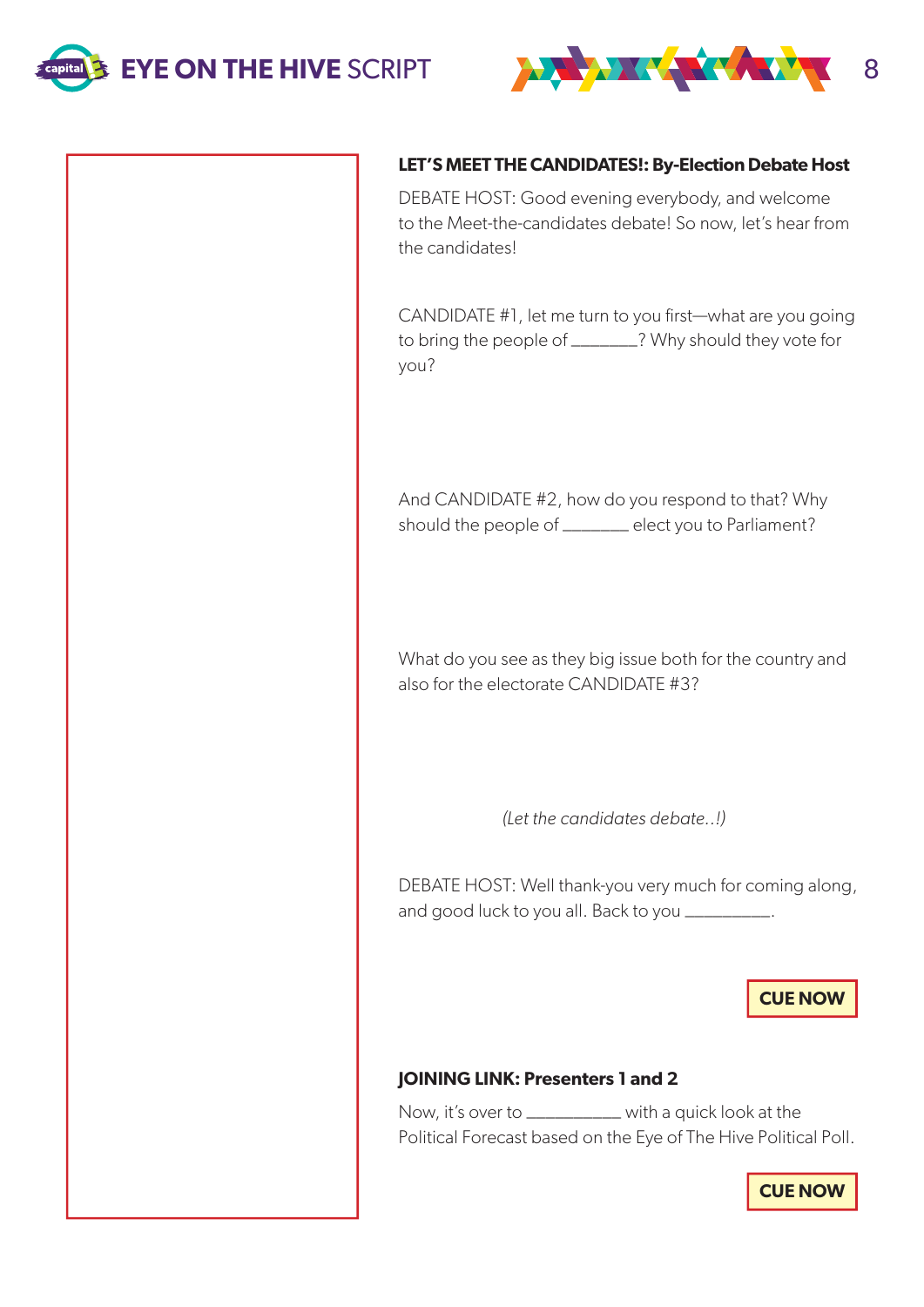



### **LET'S TAKE A LOOK AT THE POLLS: Political Forecaster**

Thanks \_\_\_\_\_\_\_\_\_\_.

Well, we asked people what they believe is the most pressing issue in the coming election, and

30% of those surveyed said housing,

45% said line dancing regulation,

15% said more homework for students,

With 10% saying they did not know.

And in the latest Political Opinion Poll

The Square Party, tracking at a healthy 0, up by 2

The Pear Party, with 5,

The Beer Party at 1 litre,

And The Swag Party, nil all at halftime, with 15 % still saying they did not know.

Now that's a lot of voters still undecided. It might be the party who can best court those swinging voters who will have a real chance of winning this coming election.

Of the 15% who say they still do not know who they will vote for, when asked why they didn't know:

30% didn't like any of the candidates, 10% did not know who I was, and 70% demanded that I get off their property.

So, at this stage of the game, it's fair to say this is still anyone's election.

Back to you \_\_\_\_\_\_\_\_\_\_\_\_ and \_\_\_\_\_\_\_\_\_\_\_.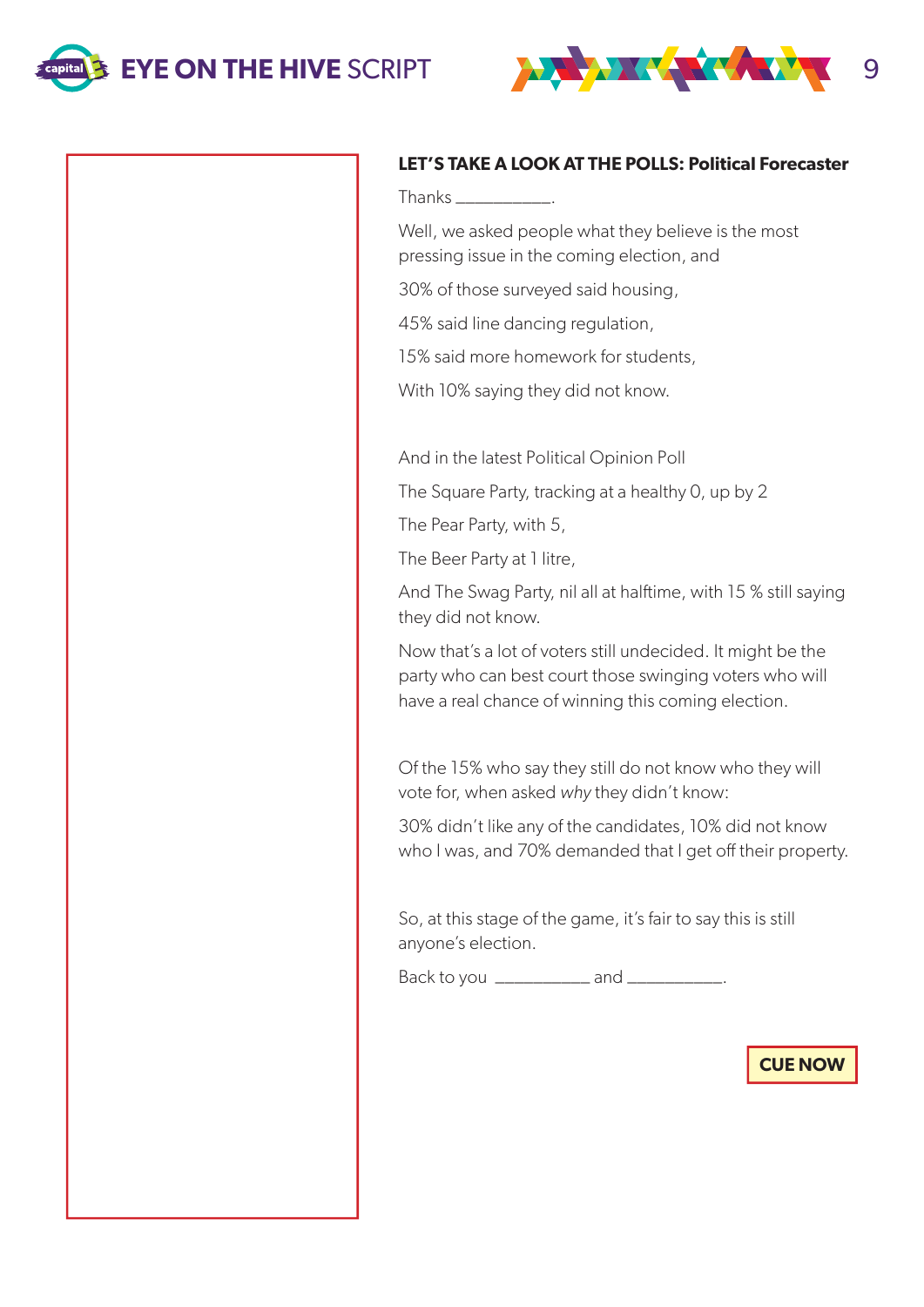

## **JOINING LINK: Presenters 1 & 2**

Thank-you. Finally tonight, we here at Eye on The Hive like to end on a positive note, so tonight's feel-good political story involves one of our beloved elected representatives and an effort to (twerk/dance/do a thousand press ups…). Let's take a look now.

**CUE NOW**

# **PRESSING THE FLESH!: Reporter**

REPORTER: Hello! I am here with \_\_\_\_\_\_\_\_\_\_, the popular MP from the \_\_\_\_\_\_\_\_\_\_ Party, who is here now to demonstrate that members of Parliament are not boring, dullards with no sense of fun! The member is about to show us some skills here.

So, \_\_\_\_\_\_\_\_\_\_ what are you going to be doing for us today?

MP: Well, I am going to (show you how many press ups I can do/twerk/do some hip-hop dancing/yodel/whatever ..!)

REPORTER: Well… that's enough of that! Back to you in the studio.